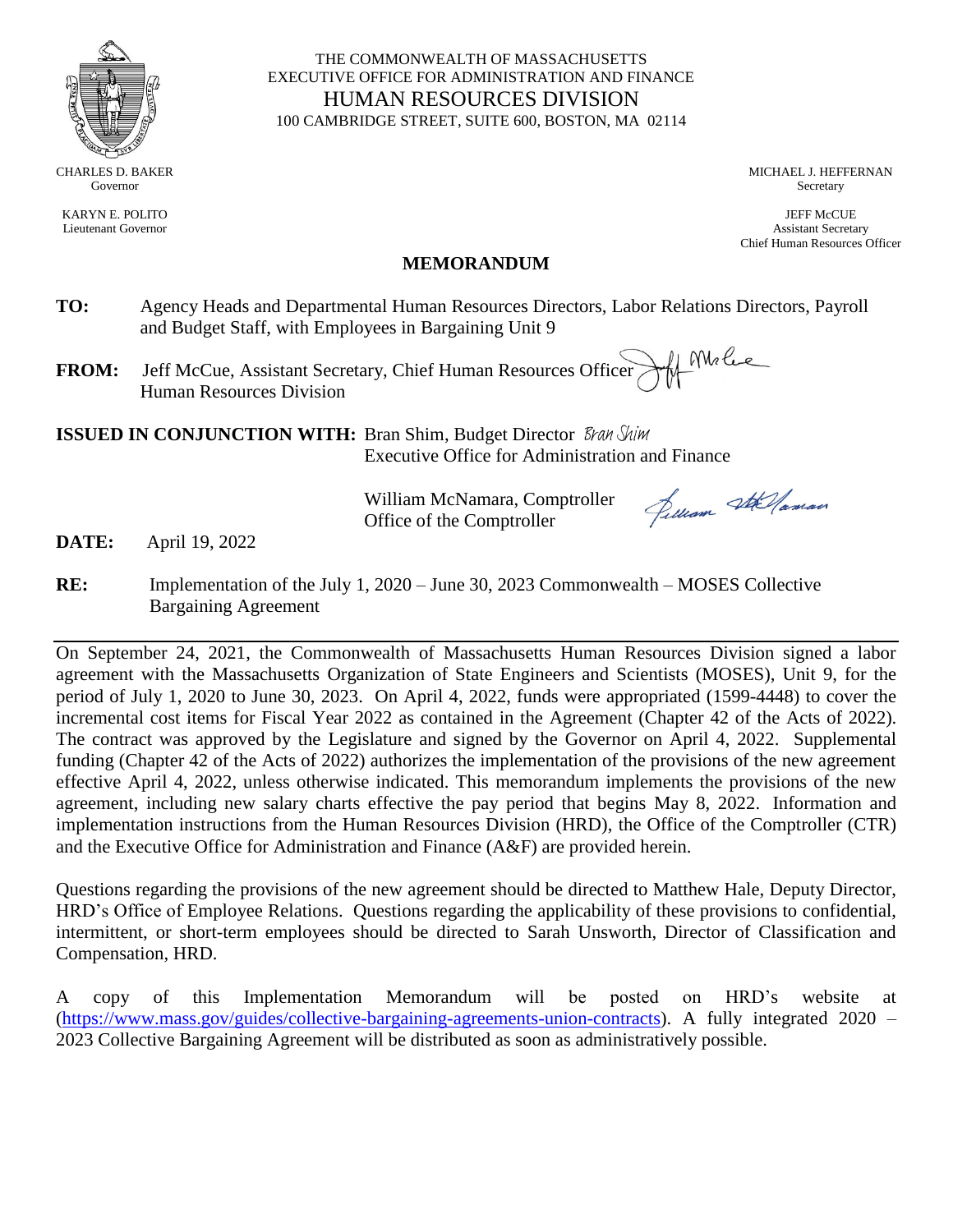# **TABLE OF CONTENTS**

# **SUBJECT PAGE**

# **SECTION I Contract Changes**

| Article 3 Union Security       |   |
|--------------------------------|---|
| Article 8 Leave                | 3 |
| Article 10 Holidays            | 4 |
| <b>Article 12 Salary Rates</b> | 4 |
| Article 15 Contracting Out     | 5 |
| Article 24 Personnel Records   | 5 |
| <b>Article 30 Duration</b>     | 5 |
| Article 32 Wage Re-Opener      | 6 |
| "03" Contractor Time Form      |   |

# **SECTION II Administrative Instructions**

| HR/CMS                            |     |
|-----------------------------------|-----|
| Office of the Comptroller         |     |
| <b>Administration and Finance</b> | 10. |

| <b>SECTION III</b> | <b>Salary Charts</b> |                 |
|--------------------|----------------------|-----------------|
| <b>July 2020</b>   |                      | 11              |
| July 2021          |                      | 12 <sup>°</sup> |
| July 2022          |                      | 13.             |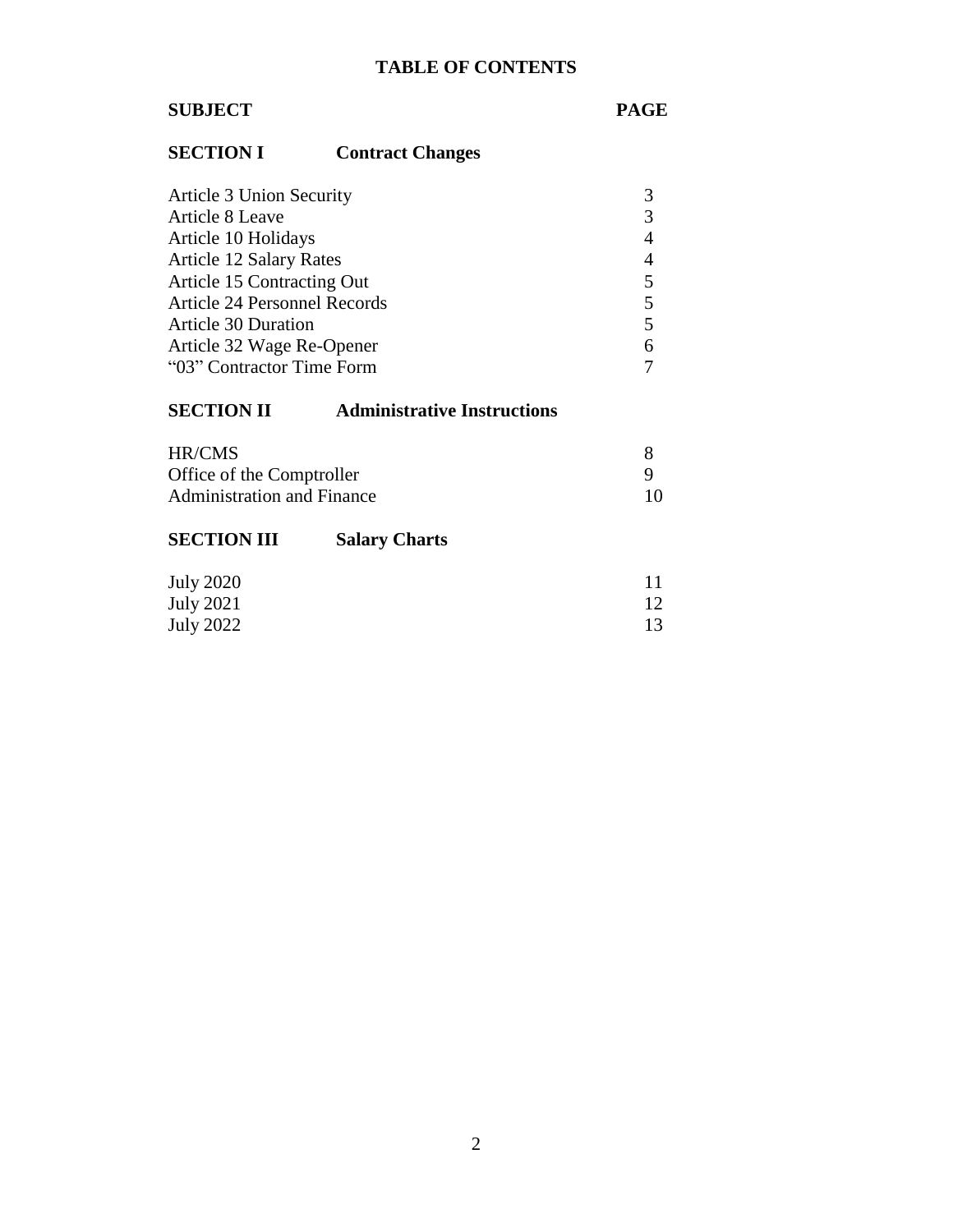#### **SECTION I CONTRACT CHANGES**

#### **ARTICLE 3 UNION SECURITY**

#### **Section 3.2**

 **An employee may consent in writing to the authorization of the deduction of union dues from their wages and to the designation of the union as the recipient thereof and may withdraw such consent in accordance with the terms of the membership and dues deduction agreement between the employee and MOSES and with the laws of the Commonwealth. Such consent shall be in a form acceptable to the Office of Employee Relations and shall bear the signature of the employee. Said form may be completed online as an electronic form, or completed, printed, and shall be sent to the appropriate agency human resources officer. An employee may withdraw his/her dues check-off authorization by providing notice in writing to the Office of Employee Relations and MOSES.**

#### **ARTICLE 8 LEAVE**

#### **Article 8 Leave**

#### **Section 8.1 Sick Leave**

**C.** Sick leave shall be granted, at the discretion of the Appointing Authority, to an employee only under the following conditions:

- 1. When an employee cannot perform his/her duties because he or she is incapacitated by personal illness or injury;
- 2. An employee may use up to a maximum of sixty (60) days per calendar year for the purposes of:
	- a. caring for the spouse, **foster child, step-parent, step-child, brother, sister, grandparent, grandchild, person for whom the employee is legal guardian,** child, or parent of either the employee or his/her spouse or a relative living in the immediate household who is seriously ill; or,
	- b. family leave due to the birth, adoption, or placement of a child, to be concluded within twelve (12) months of the date of the birth, adoption, or placement. Employees utilizing sick leave under this section shall not be required to submit a medical certification, unless the appointing authority has reason to believe that the birth, adoption, or placement claim was not genuine. This leave benefit shall be in addition to the ten (10) days of paid leave set forth in section 8.7.A.7. Of the sixty (60) days per calendar year provided herein, an employee may use a maximum of ten (10) days per calendar year to attend to necessary preparations and legal requirements related to the employee's adoption of a child.

#### **Section 8.13 Paid Family Medical Leave (PFML) (New Section)**

**A. Leave granted under the Paid Family Medical Leave Act, M.G.L. c. 175M, which does not otherwise qualify for leave under the FMLA or this Article, shall be used concurrently with the leave**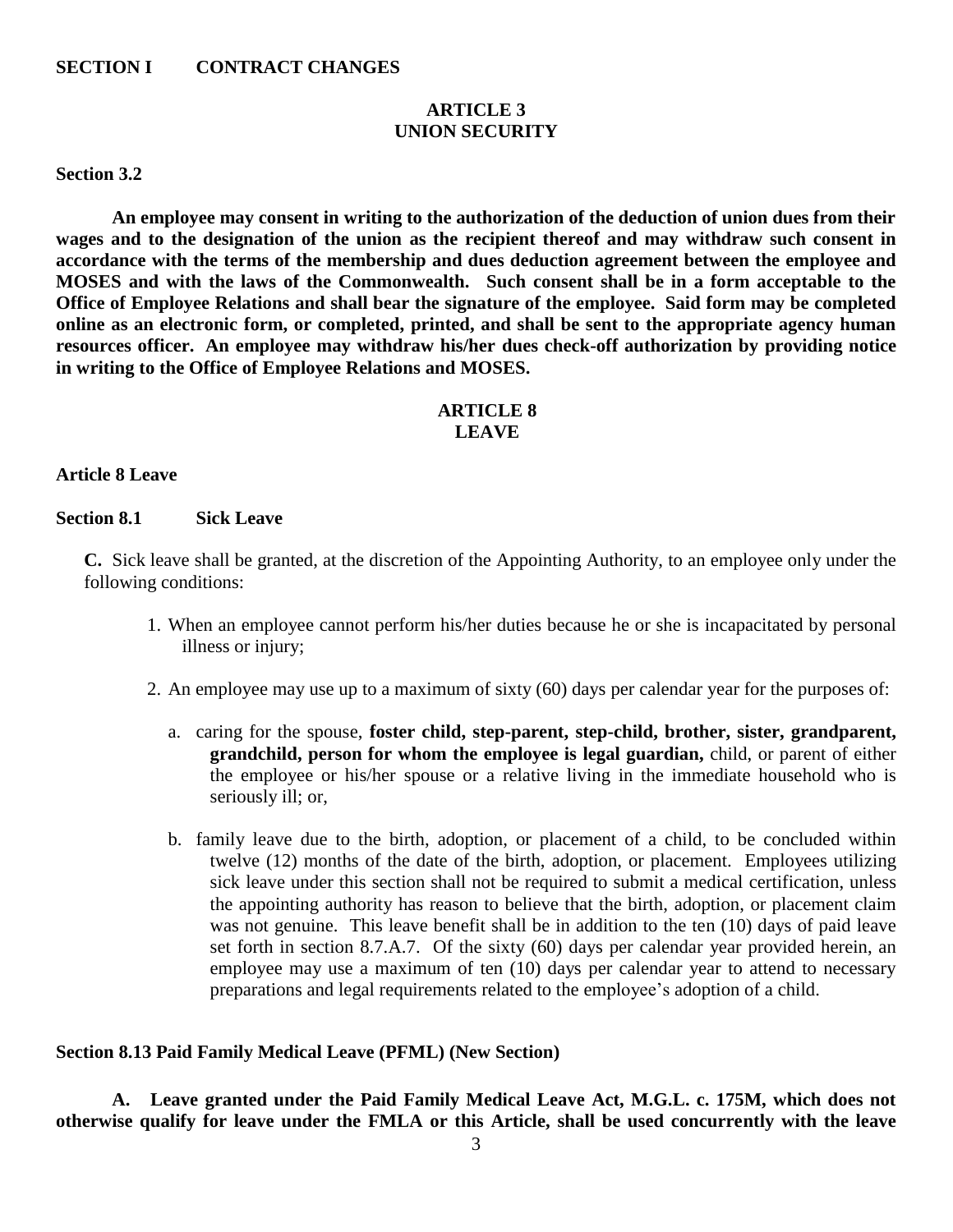**granted by this section, to the extent that such leave exceeds the twelve (12) weeks of leave granted by the Federal Law/FMLA.** 

# **ARTICLE 10 HOLIDAYS**

#### **Section 10.1**

The following days shall be holidays for employees:

New Year's Day Martin Luther King Day President's Day Patriot's Day Memorial Day **Juneteenth National Independence Day** Independence Day Labor Day Columbus Day Veteran's Day Thanksgiving Day Christmas Day

#### **ARTICLE 12 SALARY RATES**

**Section 12.1**

The following shall apply to full-time employees:

**A. Effective the first full pay period in July 2020, employees who meet the eligibility criteria provided in Section 2 of this article shall receive a two and one-half percent (2.5%) increase in salary rate.** 

**B. Effective the first full pay period in July 2021, employees who meet the eligibility criteria provided in Section 2 of this article shall receive a two percent (2%) increase in salary rate.**

**C. Effective the first full pay period in July 2022, employees who meet the eligibility criteria provided in Section 2 of this article shall receive a two percent (2%) increase in salary rate.**

**D. All employees who are currently active upon the date of signing of this MOU, will receive a onetime COVID Recognition Payment of one and one-half percent (1.5%) of their base salary. (A minimum amount of \$1,000 shall be set for the one-time payment.)** 

#### **Section 12.4**

**A.** An employee shall continue to advance under the terms of this Agreement to the next higher salary step in his/her job group, unless he/she is denied such step-rate increase by his/her appointing authority, after each fifty-two weeks of creditable service in a step commencing from the first day of the payroll period immediately following his/her assignment to that job group until the maximum salary rate is reached. In the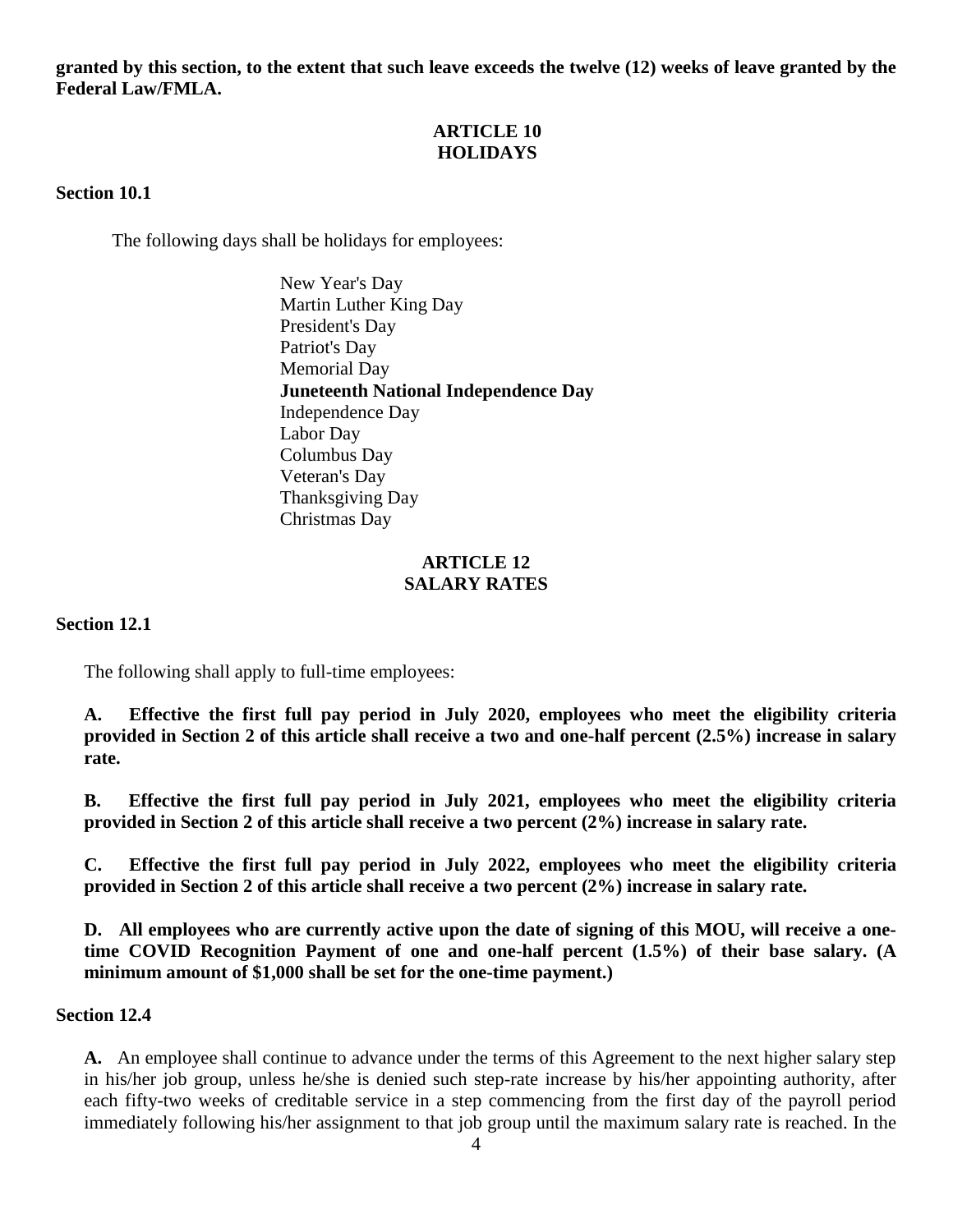event an employee is denied a step-rate increase, he/she shall be given a written statement of the reasons therefore not later than five days preceding the date when the increase would otherwise have taken effect. Time off the payroll is not creditable service for the purpose of step-rate increases**, except in circumstances when an employee qualifies for Family and Medical Leave (FMLA), Paid Family and Medical Leave (PFML) or any other unpaid leave taken pursuant to Article 8.**

## **ARTICLE 15 CONTRACTING OUT**

**Section 15.4 (New Section)**

**The Employer shall notify employees in writing at their time of hire that they may request credit for prior service as a personal service contractor (03). Credit granted will be for vacation and longevity status determination only. Employees shall have one (1) year from the date of notification to file a request for such credit. If the employee fails to file a request within the allotted one (1) year, they shall only be eligible to receive creditable service on a prospective basis.**

**See attached "03" Contract Time Form for employees to complete if they wish to file a request for such credit.**

### **ARTICLE 24 PERSONNEL RECORDS**

#### **Section 24.3**

- A. MOSES or any employee may challenge the accuracy or propriety of such material and personnel evaluation by filing a written statement of the challenge in the personnel file.
- B. An employee may file a grievance based on a personnel evaluation or on any material either of which results in a negative action. Upon a determination at any step of the grievance procedure that such personnel evaluation, any other material, or portion thereof, is either inaccurate or improperly placed in such employee's personnel records, such inaccurate evaluation, material, or portion thereof, shall be removed from the file, together with any of the employee's statement or statements thereto.
- **C. The parties agree that written warnings that have been placed into the personnel record of an employee which are more than two and one-half (2 1/2) years old from the date of the issuance of the reprimand, provided there has been no subsequent discipline imposed shall be removed from the personnel record upon the request of the employee, or absent such request, shall be considered removed from the personnel record.**

#### **ARTICLE 30 DURATION**

This Agreement shall be for the three-year period from July 1, **2020** through June 30, **2023** and the terms contained herein shall be effective upon execution unless otherwise specified. Should a successor agreement not be executed by June 30, **2023**, this Agreement shall remain in full force and effect until a successor agreement is executed. At the written request of either party, negotiations for a subsequent agreement will be commenced on or after January 1, **2023**.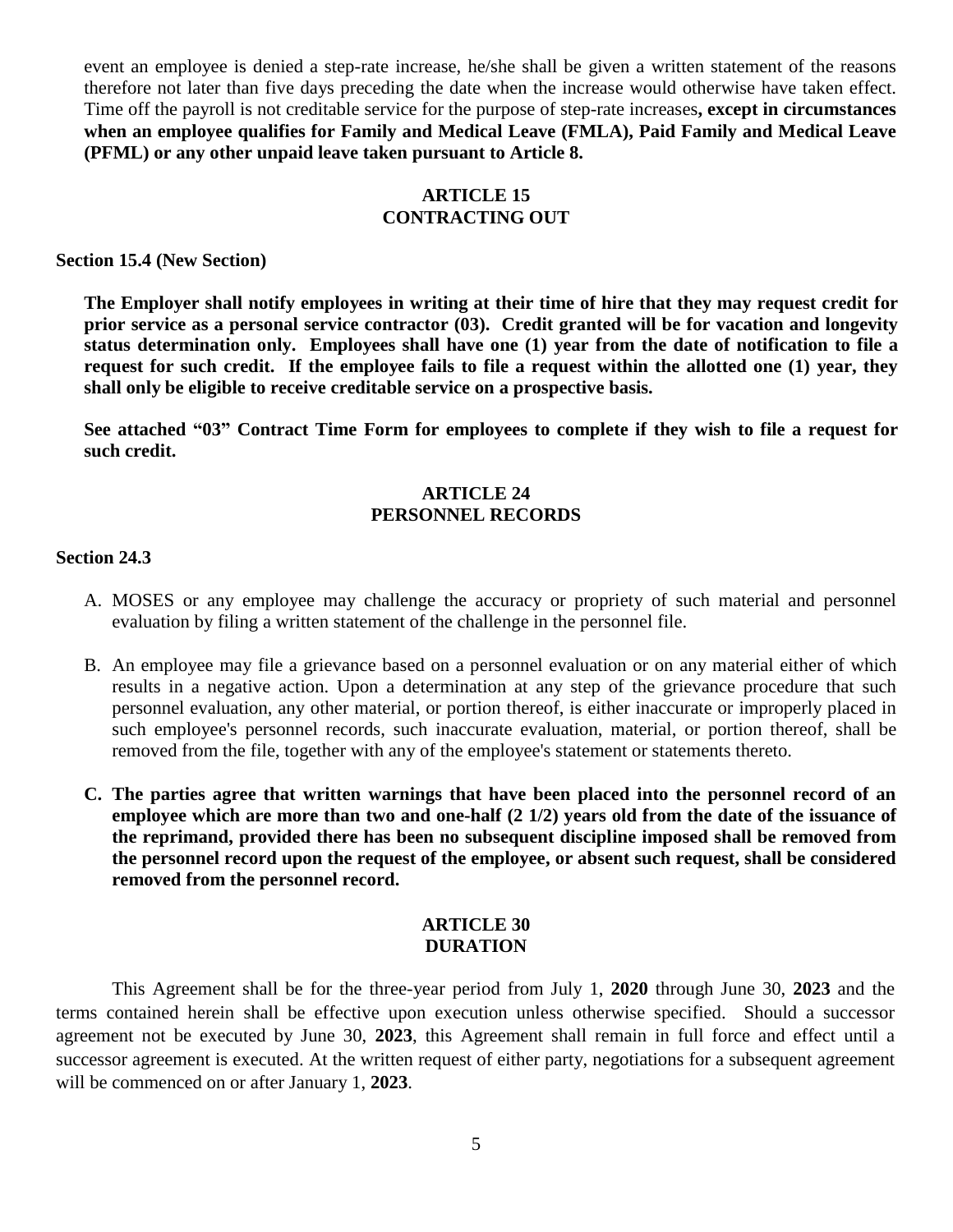# **ARTICLE 32 WAGE RE-OPENER**

**In the event that during the term of this Agreement a Collective Bargaining Agreement is submitted by either the Governor or the Secretary of Administration and Finance and said Agreement is funded by the Legislature and in the event such Agreement contains provisions for across-the-board salary increases or other economic terms that in the aggregate are in excess of those contained in this Agreement, the parties agree to re-open those provisions of this Agreement to further bargaining.**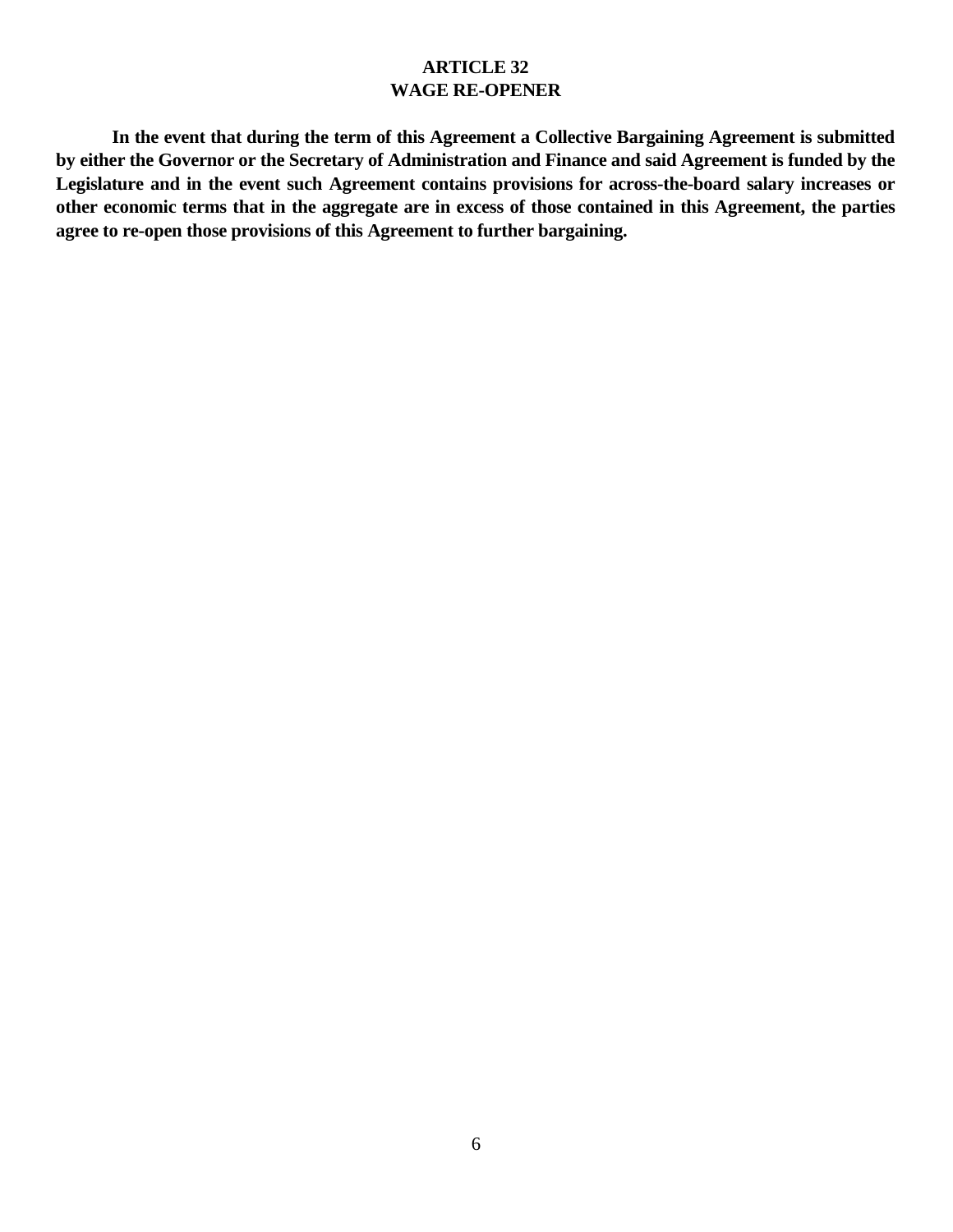# **"03" CONTRACTOR TIME FORM**

| <b>Contractor "03" Time</b>                                                                                                                                                                                                |  |
|----------------------------------------------------------------------------------------------------------------------------------------------------------------------------------------------------------------------------|--|
| Date Started as "03"                                                                                                                                                                                                       |  |
| Was there a break in service during your "03" time?                                                                                                                                                                        |  |
|                                                                                                                                                                                                                            |  |
| Brief description of your work as an "03" contractor.<br><u> 1989 - Johann Stoff, amerikansk politiker (d. 1989)</u>                                                                                                       |  |
| <u> 1989 - John Harry Harry Harry Harry Harry Harry Harry Harry Harry Harry Harry Harry Harry Harry Harry Harry H</u><br><u> 1989 - Johann Stoff, amerikansk politiker (d. 1989)</u><br><b>Regular "02" State Employee</b> |  |
|                                                                                                                                                                                                                            |  |
| How did you become a regular "02" State Employee?                                                                                                                                                                          |  |
| __________Applied and hired into an "02" position.                                                                                                                                                                         |  |
| Converted from an " $03$ " to an " $02$ – same title                                                                                                                                                                       |  |
| Converted because of an MOU between the Agency and MOSES.                                                                                                                                                                  |  |
| Other information you think may be helpful:                                                                                                                                                                                |  |
| <b>Signature</b><br><b>Date</b>                                                                                                                                                                                            |  |
|                                                                                                                                                                                                                            |  |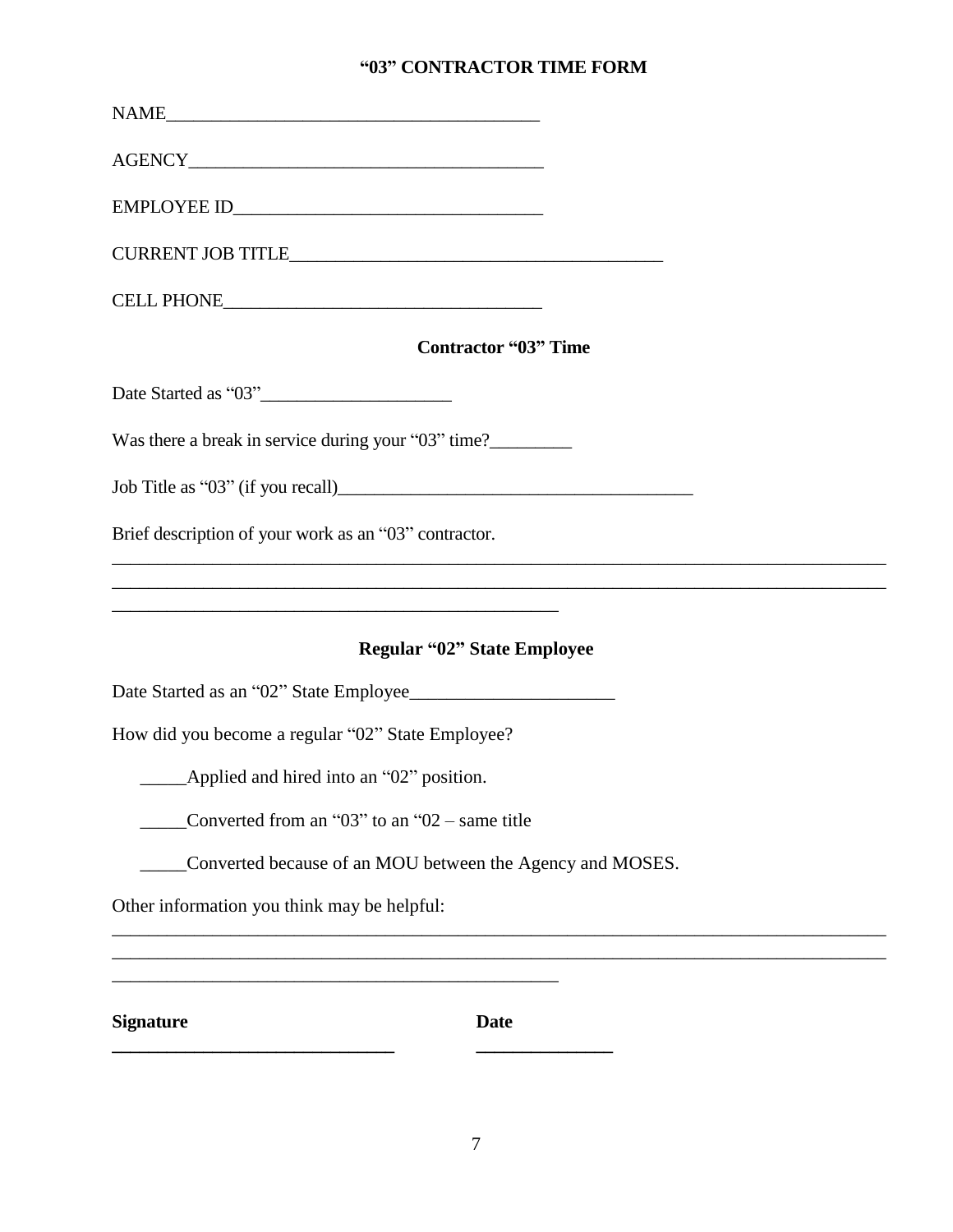#### **SECTION II ADMINISTRATIVE INSTRUCTIONS**

#### **HR/CMS INSTRUCTIONS**

The salary increases for MOSES will be automated in HR/CMS. The Human Resource Division will provide departments with both predictive and updated reports in MobiusView that will facilitate the identification of employees receiving July 2020, July 2021, and July 2022 increase in salary rate and the COVID Recognition Payment.

Retroactive payments for July 2020 and July 2021 will also be automated in HR/CMS. MobiusView reports will be provided for departments to verify and approve.

Detailed instructions will be sent out via the HR/CMS Weekly Bulletin and published on the HR/CMS Knowledge Center SharePoint site for core users.

Questions regarding HR/CMS Instructions should be directed by filing a ticket with ServiceNow HR/CMS HR or at 844-435-7629.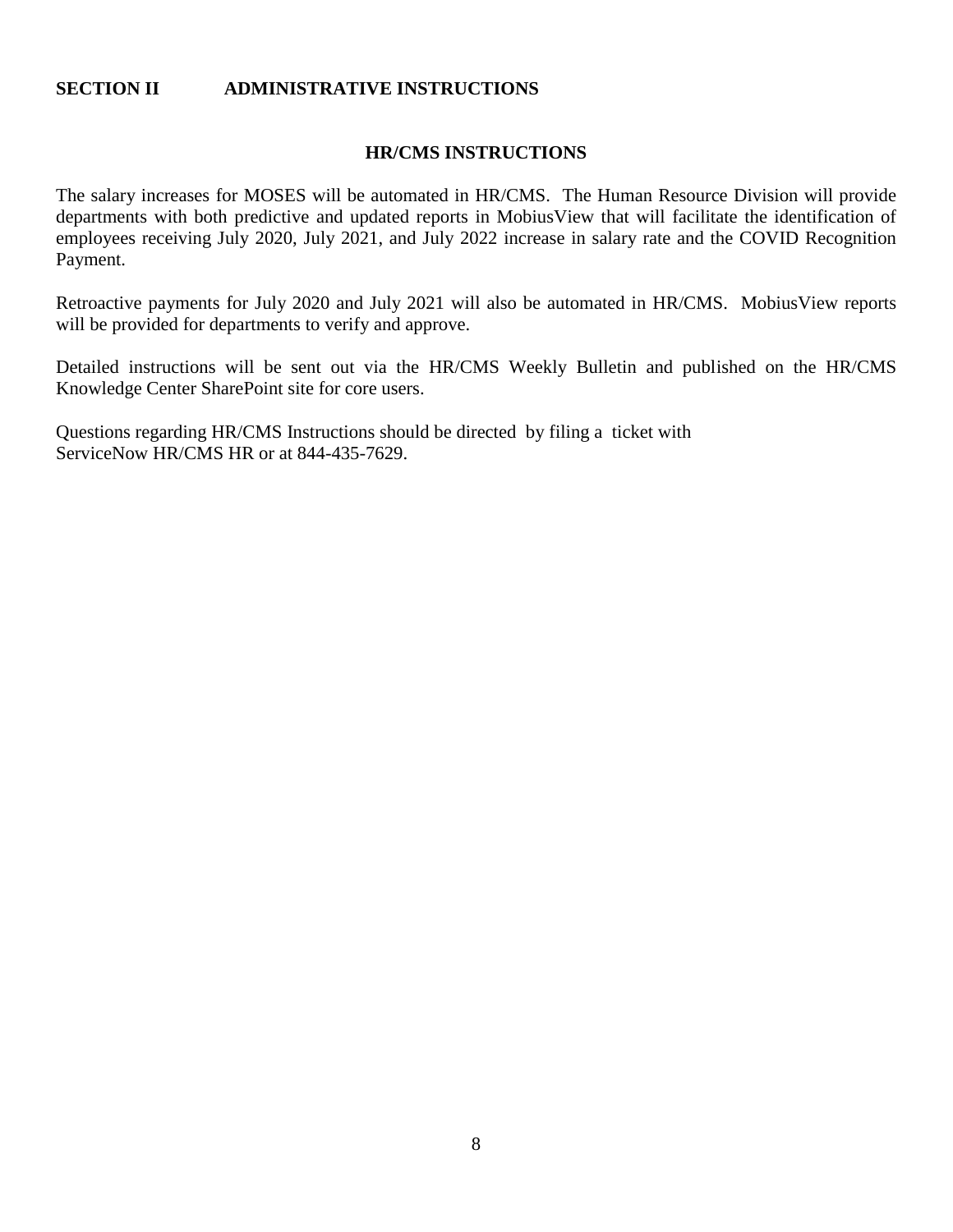### **INSTRUCTIONS FROM THE OFFICE OF THE COMPTROLLER**

# **LCM Instructions**

To ensure that funding is fully allocated to departments for the purposes of supporting payments described in this memo, departments are urged to post payments in a fashion that takes advantage of LCM predictive reporting. Depending on the dates entered, postings in HR/CMS will be included on the LCM predictive reports, which are run each Sunday, Monday, and Thursday, and are available online via View/DocDirect the following mornings. Departments can monitor the payroll activity for all payroll accounts by viewing the following LCM Predictive Reports:

- NLCFAR1S Predictive Insufficient Funds Payroll Details
- NLCFAR2S Predictive Insufficient Funds Account Details
- NLCMASDS Appropriation Status Report

For all payments, LCM will distribute according to the employee's default distribution record that corresponds to the posting date in HR/CMS. The posting date of Additional pay entries is the current open pay period.

Payments can also be redirected via labor exceptions if authorizing rules are in place. The exceptions must correspond to the posting date. Employees' distribution records and any modifications can be verified in the LCM Employee Activity Folder (EEAF).

Questions regarding LCM Instructions should be directed to the MMARS Helpline at 617-973-2468.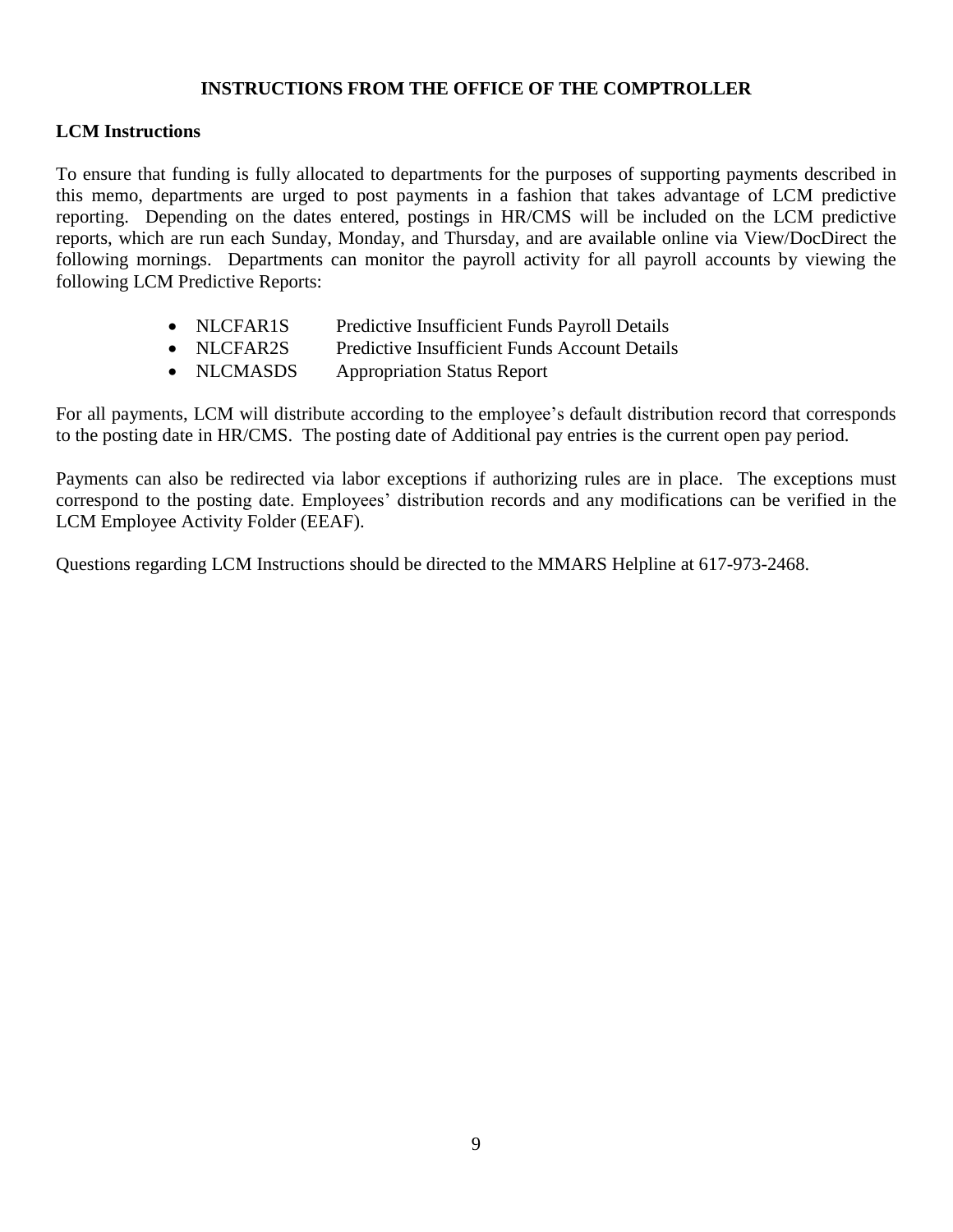# **INSTRUCTIONS FROM ADMINISTRATION AND FINANCE**

Chapter 42 of the Acts of 2022 include an appropriation (1599-4448) to fund incremental costs of the MOSES, Unit 9 collective bargaining agreement.

Please address questions on A&F policies to Sarah Barrese, Fiscal Policy Analyst, at Sarah.Barrese@mass.gov.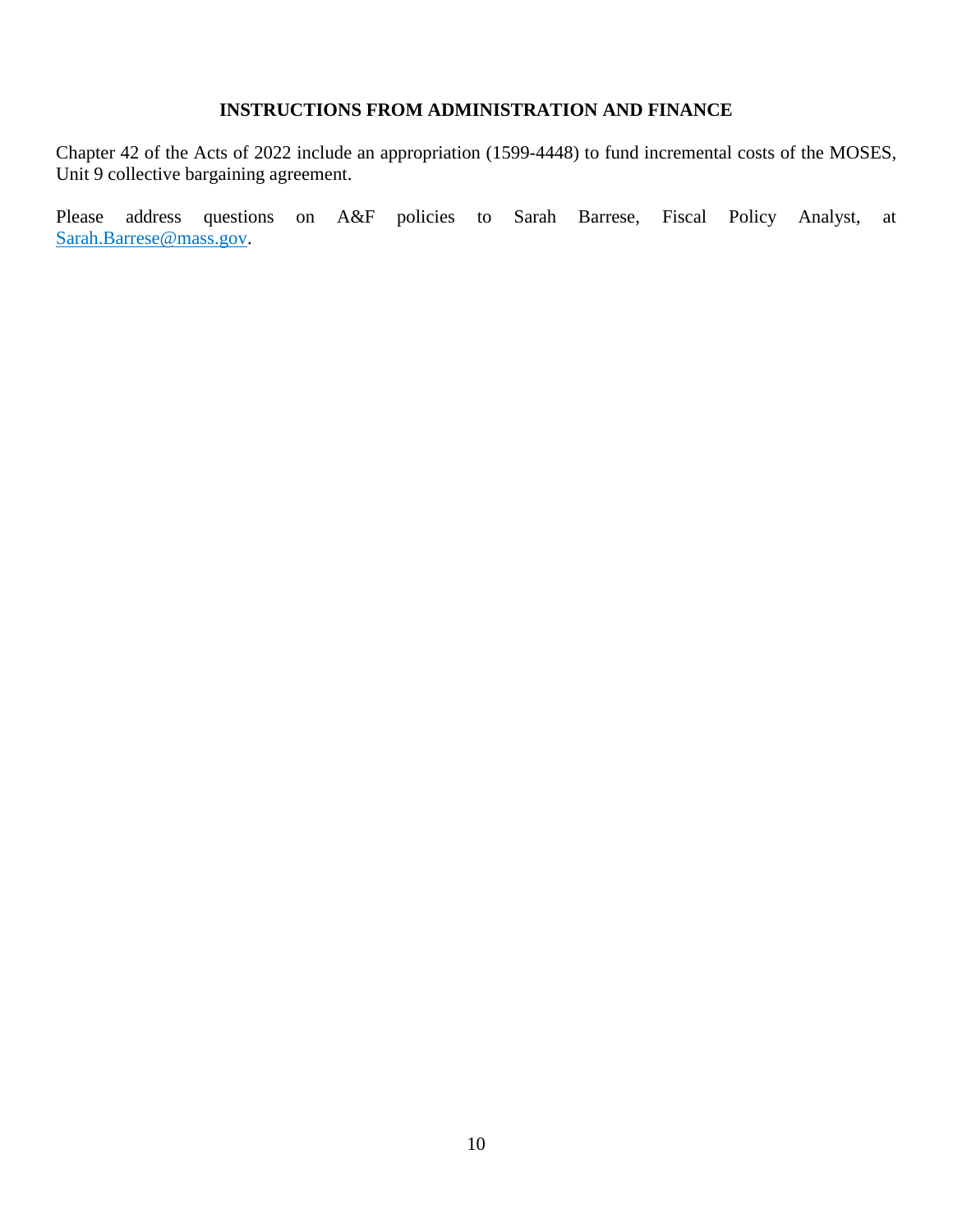# **SECTION III SALARY CHARTS**

**BU 09 Salary Plans (09A/B)**

# **Increase**

**of 2.50% effective 7/5/2020**

| Gr  |            | 2          | 3          | $\overline{4}$ | 5          | 6          | $\overline{7}$ | 8          | 9          | 10         | 11         | 12         | 13         |
|-----|------------|------------|------------|----------------|------------|------------|----------------|------------|------------|------------|------------|------------|------------|
| 11  | \$1,431.70 | \$1,464.71 | \$1,498.46 | \$1,532.96     | \$1,568.31 | \$1,604.42 | \$1,641.34     | \$1,679.19 | \$1,717.84 | \$1,757.42 | \$1,822.90 | \$1,934.97 | \$1,992.09 |
| 12  | \$1,461.26 | \$1,494.99 | \$1,529.45 | \$1,564.74     | \$1,600.77 | \$1,637.70 | \$1,675.48     | \$1,714.14 | \$1,753.63 | \$1,794.07 | \$1,860.83 | \$1,975.20 | \$2,033.52 |
| 13  | \$1,545.18 | \$1,580.68 | \$1,616.98 | \$1,654.12     | \$1,692.10 | \$1,731.02 | \$1,770.73     | \$1,811.47 | \$1,853.03 | \$1,895.64 | \$1,966.25 | \$2,087.09 | \$2,148.73 |
| 14  | \$1,623.49 | \$1,664.57 | \$1,706.69 | \$1,749.89     | \$1,794.11 | \$1,839.54 | \$1,886.05     | \$1,933.78 | \$1,982.68 | \$2,032.83 | \$2,108.53 | \$2,238.16 | \$2,304.23 |
| 15  | \$1,708.99 | \$1,753.51 | \$1,799.26 | \$1,846.24     | \$1,894.34 | \$1,943.78 | \$1,994.50     | \$2,046.46 | \$2,099.91 | \$2,154.62 | \$2,234.85 | \$2,372.25 | \$2,442.30 |
| 16  | \$1,796.78 | \$1,846.31 | \$1,897.12 | \$1,949.44     | \$2,003.10 | \$2,058.22 | \$2,114.91     | \$2,173.22 | \$2,233.01 | \$2,294.52 | \$2,379.99 | \$2,526.29 | \$2,600.87 |
| 17  | \$1,900.48 | \$1,952.26 | \$2,005.45 | \$2,060.06     | \$2,116.20 | \$2,173.82 | \$2,233.09     | \$2,293.92 | \$2,356.37 | \$2,420.56 | \$2,510.70 | \$2,665.05 | \$2,743.73 |
| 18  | \$1,997.85 | \$2,053.75 | \$2,111.32 | \$2,170.40     | \$2,231.17 | \$2,293.63 | \$2,357.88     | \$2,423.88 | \$2,491.70 | \$2,561.45 | \$2,656.84 | \$2,820.16 | \$2,903.45 |
| 19  | \$2,096.86 | \$2,156.85 | \$2,218.65 | \$2,282.17     | \$2,347.46 | \$2,414.63 | \$2,483.77     | \$2,554.89 | \$2,628.00 | \$2,703.24 | \$2,803.93 | \$2,976.30 | \$3,064.18 |
| 20  | \$2,205.16 | \$2,267.33 | \$2,331.31 | \$2,397.03     | \$2,464.58 | \$2,534.10 | \$2,605.53     | \$2,679.01 | \$2,754.51 | \$2,832.14 | \$2,937.64 | \$3,118.22 | \$3,210.31 |
| 21  | \$2,304.11 | \$2,370.72 | \$2,439.30 | \$2,509.85     | \$2,582.44 | \$2,657.05 | \$2,733.89     | \$2,812.97 | \$2,894.29 | \$2,977.96 | \$3,088.91 | \$3,278.78 | \$3,375.59 |
| 21A | \$2,315.39 | \$2,382.34 | \$2,451.25 | \$2,522.15     | \$2,595.10 | \$2,670.07 | \$2,747.31     | \$2,826.75 | \$2,908.49 | \$2,992.56 | \$3,104.05 | \$3,294.86 | \$3,392.14 |
| 21B | \$2,349.28 | \$2,417.20 | \$2,487.13 | \$2,559.06     | \$2,633.07 | \$2,709.16 | \$2,787.51     | \$2,868.12 | \$2,951.06 | \$3,036.36 | \$3,149.48 | \$3,343.08 | \$3,441.78 |
| 22  | \$2,414.89 | \$2,485.79 | \$2,558.70 | \$2,633.82     | \$2,711.16 | \$2,790.76 | \$2,872.64     | \$2,956.99 | \$3,043.80 | \$3,133.12 | \$3,249.79 | \$3,449.57 | \$3,551.42 |
| 23  | \$2,534.69 | \$2,607.75 | \$2,682.91 | \$2,760.25     | \$2,839.90 | \$2,921.68 | \$3,005.90     | \$3,092.58 | \$3,181.71 | \$3,273.45 | \$3,395.34 | \$3,604.07 | \$3,710.49 |
| 23A | \$2,584.08 | \$2,658.55 | \$2,735.20 | \$2,814.04     | \$2,895.24 | \$2,978.61 | \$3,064.46     | \$3,152.83 | \$3,243.69 | \$3,337.23 | \$3,461.50 | \$3,674.29 | \$3,782.77 |
| 24  | \$2,645.32 | \$2,722.29 | \$2,801.56 | \$2,883.08     | \$2,967.05 | \$3,053.36 | \$3,142.27     | \$3,233.71 | \$3,327.83 | \$3,424.68 | \$3,552.26 | \$3,770.66 | \$3,881.98 |
| 25  | \$2,756.83 | \$2,838.06 | \$2,921.62 | \$3,007.75     | \$3,096.38 | \$3,187.56 | \$3,281.48     | \$3,378.18 | \$3,477.69 | \$3,580.14 | \$3,713.47 | \$3,941.79 | \$4,058.17 |
| 25A | \$2,810.54 | \$2,893.36 | \$2,978.55 | \$3,066.36     | \$3,156.71 | \$3,249.65 | \$3,345.41     | \$3,443.99 | \$3,545.44 | \$3,649.89 | \$3,785.82 | \$4,018.58 | \$4,137.23 |
| 26  | \$2,855.28 | \$2,940.30 | \$3,027.88 | \$3,118.11     | \$3,210.99 | \$3,306.62 | \$3,405.12     | \$3,506.55 | \$3,610.97 | \$3,718.50 | \$3,857.00 | \$4,094.11 | \$4,214.98 |
| 27  | \$2,974.87 | \$3,062.79 | \$3,153.22 | \$3,246.39     | \$3,342.27 | \$3,441.04 | \$3,542.67     | \$3,647.32 | \$3,755.07 | \$3,866.01 | \$4,009.99 | \$4,256.51 | \$4,382.19 |
| 28  | \$3,092.72 | \$3,184.75 | \$3,279.52 | \$3,377.13     | \$3,477.61 | \$3,581.07 | \$3,687.64     | \$3,797.35 | \$3,910.30 | \$4,026.66 | \$4,176.65 | \$4,433.39 | \$4,564.29 |
| 29  | \$3,208.03 | \$3,304.16 | \$3,403.14 | \$3,505.07     | \$3,610.09 | \$3,718.22 | \$3,829.61     | \$3,944.34 | \$4,062.47 | \$4,184.14 | \$4,339.97 | \$4,606.78 | \$4,742.81 |
| 30  | \$3,276.46 | \$3,374.77 | \$3,475.95 | \$3,580.19     | \$3,687.66 | \$3,798.25 | \$3,912.14     | \$4,029.52 | \$4,150.33 | \$4,274.87 | \$4,434.06 | \$4,706.65 | \$4,845.61 |
| 31  | \$3,396.59 | \$3,499.12 | \$3,604.72 | \$3,713.44     | \$3,825.56 | \$3,940.98 | \$4,059.86     | \$4,182.39 | \$4,308.56 | \$4,438.59 | \$4,603.94 | \$4,886.97 | \$5,031.27 |
| 32  | \$3,528.18 | \$3,634.75 | \$3,744.54 | \$3,857.66     | \$3,974.20 | \$4,094.26 | \$4,217.92     | \$4,345.25 | \$4,476.48 | \$4,611.70 | \$4,783.46 | \$5,077.54 | \$5,227.46 |
| 33  | \$3,659.72 | \$3,770.35 | \$3,884.39 | \$4,001.81     | \$4,122.80 | \$4,247.51 | \$4,375.90     | \$4,508.17 | \$4,644.45 | \$4,784.91 | \$4,963.12 | \$5,268.22 | \$5,423.77 |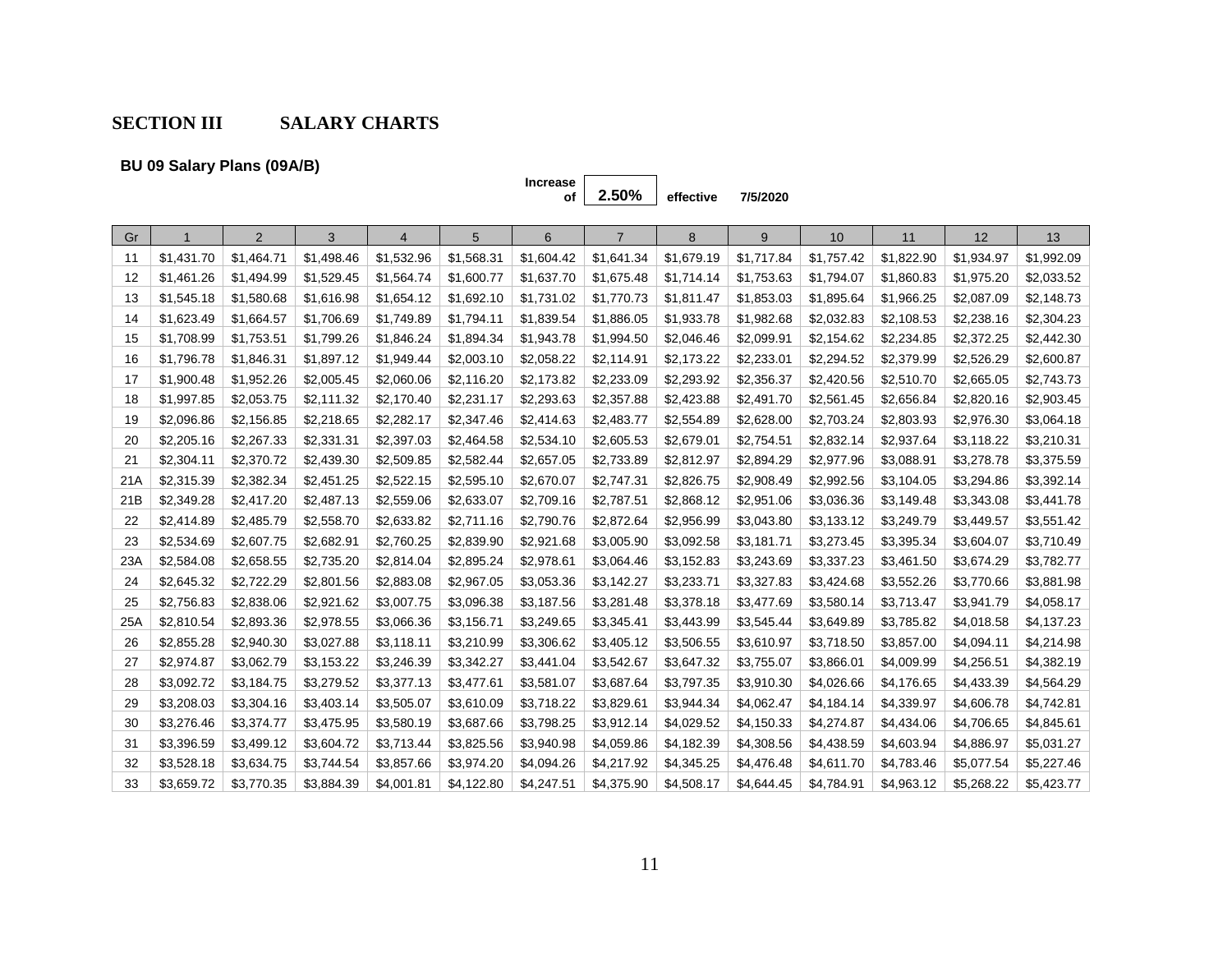**Increase** 

**of 2.00% effective 7/4/2021**

| Gr   |            | $\overline{2}$ | 3          | $\overline{4}$ | 5          | 6          | $\overline{7}$ | 8          | 9          | 10         | 11         | 12         | 13         |
|------|------------|----------------|------------|----------------|------------|------------|----------------|------------|------------|------------|------------|------------|------------|
| 11   | \$1,460.33 | \$1,494.00     | \$1,528.43 | \$1,563.62     | \$1,599.68 | \$1,636.51 | \$1,674.17     | \$1,712.77 | \$1,752.20 | \$1,792.57 | \$1,859.36 | \$1,973.67 | \$2,031.93 |
| 12   | \$1,490.49 | \$1,524.89     | \$1,560.04 | \$1,596.03     | \$1,632.79 | \$1,670.45 | \$1,708.99     | \$1,748.42 | \$1,788.70 | \$1,829.95 | \$1,898.05 | \$2,014.70 | \$2,074.19 |
| 13   | \$1,576.08 | \$1,612.29     | \$1,649.32 | \$1,687.20     | \$1,725.94 | \$1,765.64 | \$1,806.14     | \$1,847.70 | \$1,890.09 | \$1,933.55 | \$2,005.58 | \$2,128.83 | \$2,191.70 |
| 14   | \$1,655.96 | \$1,697.86     | \$1,740.82 | \$1,784.89     | \$1,829.99 | \$1,876.33 | \$1,923.77     | \$1,972.46 | \$2,022.33 | \$2,073.49 | \$2,150.70 | \$2,282.92 | \$2,350.31 |
| 15   | \$1,743.17 | \$1,788.58     | \$1,835.25 | \$1,883.16     | \$1,932.23 | \$1,982.66 | \$2,034.39     | \$2,087.39 | \$2,141.91 | \$2,197.71 | \$2,279.55 | \$2,419.70 | \$2,491.15 |
| 16   | \$1,832.72 | \$1,883.24     | \$1,935.06 | \$1,988.43     | \$2,043.16 | \$2,099.38 | \$2,157.21     | \$2,216.68 | \$2,277.67 | \$2,340.41 | \$2,427.59 | \$2,576.82 | \$2,652.89 |
| 17   | \$1,938.49 | \$1,991.31     | \$2,045.56 | \$2,101.26     | \$2,158.52 | \$2,217.30 | \$2,277.75     | \$2,339.80 | \$2,403.50 | \$2,468.97 | \$2,560.91 | \$2,718.35 | \$2,798.60 |
| 18   | \$2,037.81 | \$2,094.83     | \$2,153.55 | \$2,213.81     | \$2,275.79 | \$2,339.50 | \$2,405.04     | \$2,472.36 | \$2,541.53 | \$2,612.68 | \$2,709.98 | \$2,876.56 | \$2,961.52 |
| 19   | \$2,138.80 | \$2,199.99     | \$2,263.02 | \$2,327.81     | \$2,394.41 | \$2,462.92 | \$2,533.45     | \$2,605.99 | \$2,680.56 | \$2,757.30 | \$2,860.01 | \$3,035.83 | \$3,125.46 |
| 20   | \$2,249.26 | \$2,312.68     | \$2,377.94 | \$2,444.97     | \$2,513.87 | \$2,584.78 | \$2,657.64     | \$2,732.59 | \$2,809.60 | \$2,888.78 | \$2,996.39 | \$3,180.58 | \$3,274.52 |
| 21   | \$2,350.19 | \$2,418.13     | \$2,488.09 | \$2,560.05     | \$2,634.09 | \$2,710.19 | \$2,788.57     | \$2,869.23 | \$2,952.18 | \$3,037.52 | \$3,150.69 | \$3,344.36 | \$3,443.10 |
| 21 A | \$2,361.70 | \$2,429.99     | \$2,500.28 | \$2,572.59     | \$2,647.00 | \$2,723.47 | \$2,802.26     | \$2,883.29 | \$2,966.66 | \$3,052.41 | \$3,166.13 | \$3,360.76 | \$3,459.98 |
| 21B  | \$2,396.27 | \$2,465.54     | \$2,536.87 | \$2,610.24     | \$2,685.73 | \$2,763.34 | \$2,843.26     | \$2,925.48 | \$3,010.08 | \$3,097.09 | \$3,212.47 | \$3,409.94 | \$3,510.62 |
| 22   | \$2,463.19 | \$2,535.51     | \$2,609.87 | \$2,686.50     | \$2,765.38 | \$2,846.58 | \$2,930.09     | \$3,016.13 | \$3,104.68 | \$3,195.78 | \$3,314.79 | \$3,518.56 | \$3,622.45 |
| 23   | \$2,585.38 | \$2,659.91     | \$2,736.57 | \$2,815.46     | \$2,896.70 | \$2,980.11 | \$3,066.02     | \$3,154.43 | \$3,245.34 | \$3,338.92 | \$3,463.25 | \$3,676.15 | \$3,784.70 |
| 23A  | \$2,635.76 | \$2,711.72     | \$2,789.90 | \$2,870.32     | \$2,953.14 | \$3,038.18 | \$3,125.75     | \$3,215.89 | \$3,308.56 | \$3,403.97 | \$3,530.73 | \$3,747.78 | \$3,858.43 |
| 24   | \$2,698.23 | \$2,776.74     | \$2,857.59 | \$2,940.74     | \$3,026.39 | \$3,114.43 | \$3,205.12     | \$3,298.38 | \$3,394.39 | \$3,493.17 | \$3,623.31 | \$3,846.07 | \$3,959.62 |
| 25   | \$2,811.97 | \$2,894.82     | \$2,980.05 | \$3,067.91     | \$3,158.31 | \$3,251.31 | \$3,347.11     | \$3,445.74 | \$3,547.24 | \$3,651.74 | \$3,787.74 | \$4,020.63 | \$4,139.33 |
| 25A  | \$2,866.75 | \$2,951.23     | \$3,038.12 | \$3,127.69     | \$3,219.84 | \$3,314.64 | \$3,412.32     | \$3,512.87 | \$3,616.35 | \$3,722.89 | \$3,861.54 | \$4,098.95 | \$4,219.97 |
| 26   | \$2,912.39 | \$2,999.11     | \$3,088.44 | \$3,180.47     | \$3,275.21 | \$3,372.75 | \$3,473.22     | \$3,576.68 | \$3,683.19 | \$3,792.87 | \$3,934.14 | \$4,175.99 | \$4,299.28 |
| 27   | \$3,034.37 | \$3,124.05     | \$3,216.28 | \$3,311.32     | \$3,409.12 | \$3,509.86 | \$3,613.52     | \$3,720.27 | \$3,830.17 | \$3,943.33 | \$4,090.19 | \$4,341.64 | \$4,469.83 |
| 28   | \$3,154.57 | \$3,248.45     | \$3,345.11 | \$3,444.67     | \$3,547.16 | \$3,652.69 | \$3,761.39     | \$3,873.30 | \$3,988.51 | \$4,107.19 | \$4,260.18 | \$4,522.06 | \$4,655.58 |
| 29   | \$3,272.19 | \$3,370.24     | \$3,471.20 | \$3,575.17     | \$3,682.29 | \$3,792.58 | \$3,906.20     | \$4,023.23 | \$4,143.72 | \$4,267.82 | \$4,426.77 | \$4,698.92 | \$4,837.67 |
| 30   | \$3,341.99 | \$3,442.27     | \$3,545.47 | \$3,651.79     | \$3,761.41 | \$3,874.22 | \$3,990.38     | \$4,110.11 | \$4,233.34 | \$4,360.37 | \$4,522.74 | \$4,800.78 | \$4,942.52 |
| 31   | \$3,464.52 | \$3,569.10     | \$3,676.81 | \$3,787.71     | \$3,902.07 | \$4,019.80 | \$4,141.06     | \$4,266.04 | \$4,394.73 | \$4,527.36 | \$4,696.02 | \$4,984.71 | \$5,131.90 |
| 32   | \$3,598.74 | \$3,707.45     | \$3,819.43 | \$3,934.81     | \$4,053.68 | \$4,176.15 | \$4,302.28     | \$4,432.16 | \$4,566.01 | \$4,703.93 | \$4,879.13 | \$5,179.09 | \$5,332.01 |
| 33   | \$3,732.91 | \$3,845.76     | \$3,962.08 | \$4,081.85     | \$4,205.26 | \$4,332.46 | \$4,463.42     | \$4,598.33 | \$4,737.34 | \$4,880.61 | \$5,062.38 | \$5,373.58 | \$5,532.25 |